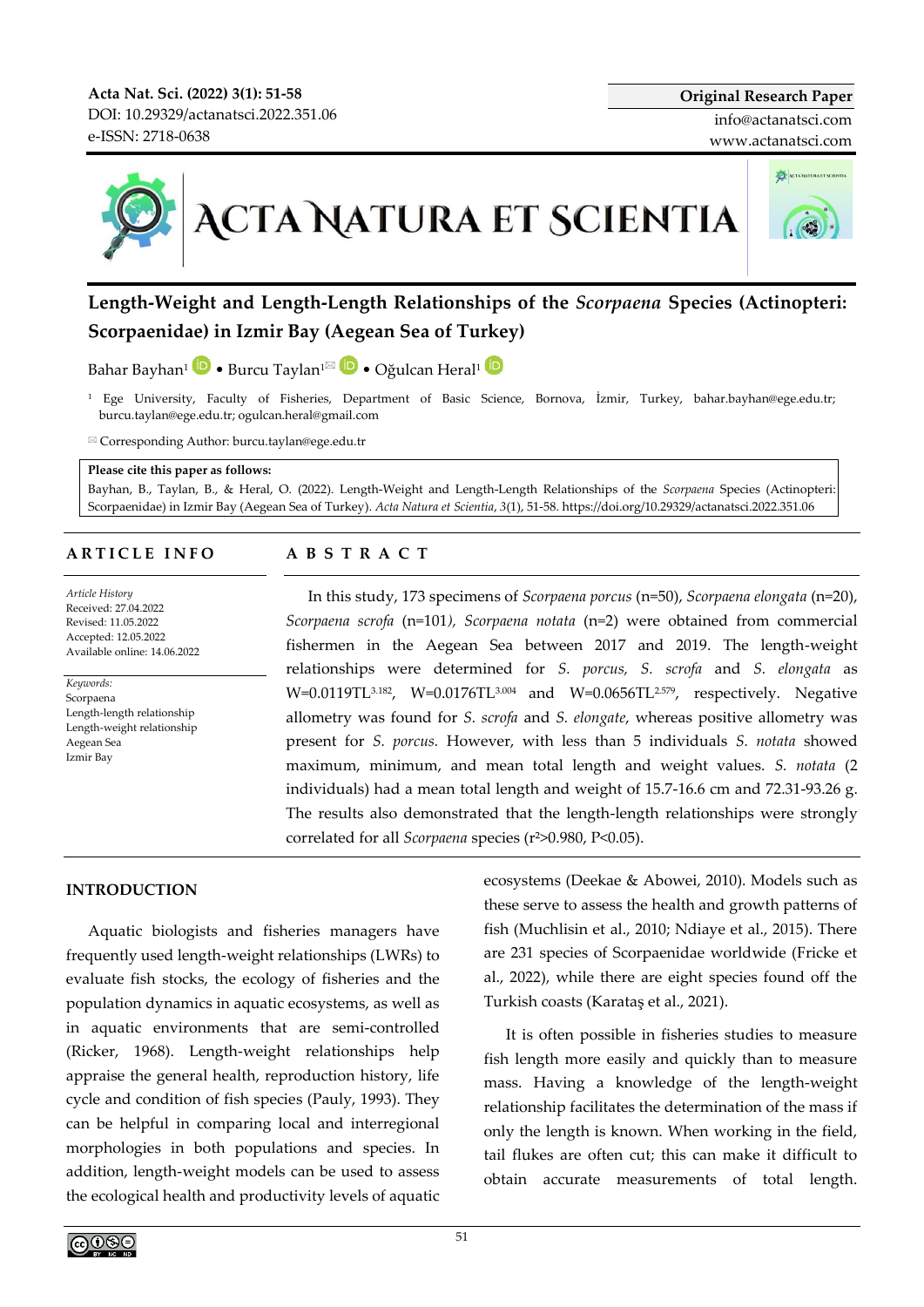Knowing the length enables the researcher to work out total length.

The length-weight relationships of the different *Scorpaena* fish populations have been indicated in previous studies in the seas around Turkey (Koca, 2002; Karakulak et al., 2006; Özaydın & Taşkavak, 2006; Ismen et al., 2007; Demirhan & Can, 2007; Alpaslan et al., 2007; Ak et al., 2009; Keskin & Gaygusuz, 2010; Akalın et al., 2011; Bok et al., 2011; Kasapoğlu & Düzgünleş, 2013; Bilge et al., 2014; Deval et al., 2014; Altın et al., 2015) and other regions (Jardas & Pallaoro, 1992; Petrakis & Stergiou, 1995; Dulčić & Kraljevic, 1996; Stergiou & Moutopoulos, 2001; Moutopoulos & Stergiou, 2002; Mendes et al., 2004; Ferreira et al., 2008; Crećhriou et al., 2013; Moutopoulos et al., 2013; Dimitriadis & Konstantinidou, 2018; Meiners-Mandujano et al., 2018; Miled-Fathali et al., 2019).

Nevertheless, the length-weight parameters of the same species can differ in the population as a result of fishing, reproductive activities and feeding etc. It is thus necessary to be aware of the length-weight relationships of fish caught in a specific place during a specific period of time.

The aim of the current study was to determine the length-weight and length-length relationships of *Scorpaena* species caught in Izmir Bay in 2017 and 2019.

# **MATERIAL AND METHODS**

In this study, 173 specimens of *S. porcus* (n=50), *S. elongata* (n=20), *S. scrofa* (n=101), *S. notata* (n=2) were obtained from commercial fishermen in the Aegean Sea between 2017 and 2019. Total length (TL) and standard length (SL) of each specimen was measured

using a 0.1 cm class interval. The total weight (W) of each individual was measured to the nearest 0.01 g. The total length of all specimens was employed to work out the length-weight relationship (LWR). This was calculated by log transformed data log (Eq. 1):

$$
W = \log a + b \log L \tag{1}
$$

where, *W* is the total weight (g), *L* is the total length (cm), *a* is the intercept and *b* is the slope or allometric coefficient (Ricker, 1979). The statistical significance level of *r²* was predicted using linear regressions on the transformed equation. An allometric coefficient (*b*) larger or smaller than 3.0 shows an allometric growth (Bagenal & Tesch, 1978). Value *b* is > 3, which can be said to show a positive allometric growth. However, b<3 demonstrated a negative allometric growth or isometric growth when it was equal to 3.0. Moreover, the SL vs TL relationships were calculated using linear regressions. Length-length relationship (LLR) was measured as Eq. (2) to standardize the length values used in other studies.

$$
TL = a + bSL \tag{2}
$$

Covariance analysis was conducted to test for probable significant differences in both slope and intercept. Statistical analyses were evaluated at a significance level of P<0.05

# **RESULTS**

The study examined 173 scorpaenid species of fish with 101 *Scorpaena scrofa*, 50 *Scorpaena porcus*, 20 *Scorpaena elongata* and 2 *Scorpaena notata*.

**Table 1.** Descriptive statistics and estimated parameters of length-weight relationships for four *Scorpaena* species in Izmir Bay (Aegean Sea) from 2017 to 2019 (N: number of individuals, *a*: intercept, *b*: slope, *r 2* : coefficient of determination)

| <b>Species</b> | N   | TL            | W             | a                        |                          | 95%                      |                          |                          |
|----------------|-----|---------------|---------------|--------------------------|--------------------------|--------------------------|--------------------------|--------------------------|
|                |     | range (cm)    | range $(g)$   |                          | B                        | C.I. of $b$              | r <sup>2</sup>           | Growth type              |
| S. scrofa      | 101 | 17.3-33.1     | 95.37-708.91  | 0.0176                   | 3.004                    | 2.892-3.116              | 0.963                    | -allometry               |
| S. porcus      | 50  | 12.6-28.4     | 33.76-516.03  | 0.0119                   | 3.182                    | 3.042-3.322              | 0.972                    | +allometry               |
| S. elongata    | 20  | 19.7-28.3     | 134.57-358.68 | 0.0656                   | 2.579                    | 2.347-2.811              | 0.958                    | -allometry               |
| S. notata      | 2   | $15.7 - 16.6$ | 72.31-93.26   | $\overline{\phantom{a}}$ | $\overline{\phantom{a}}$ | $\overline{\phantom{a}}$ | $\overline{\phantom{a}}$ | $\overline{\phantom{a}}$ |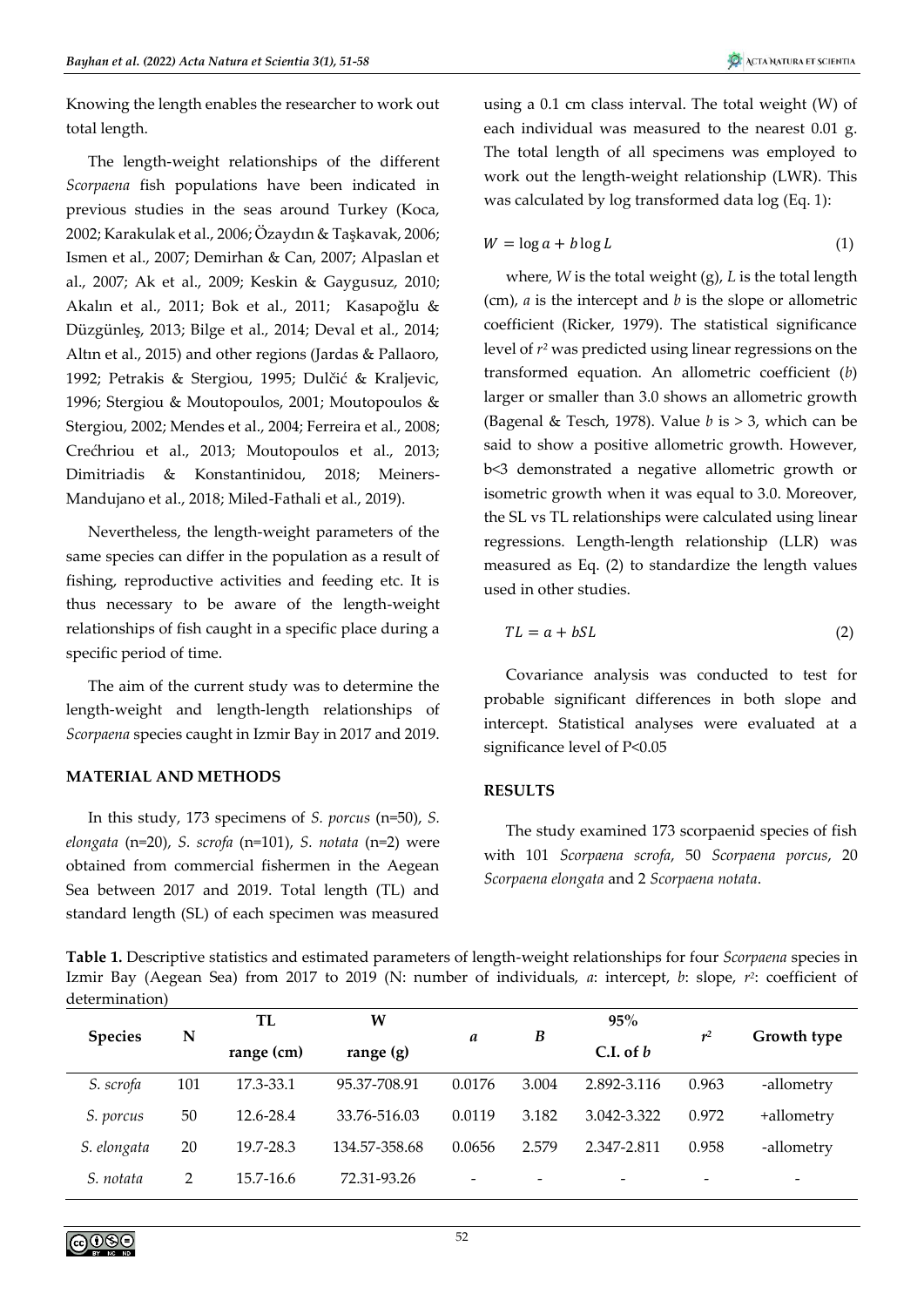

**Figure 1.** Length-weight relationships for three Scorpaena species from Izmir Bay (Central Aegean Sea, Turkey).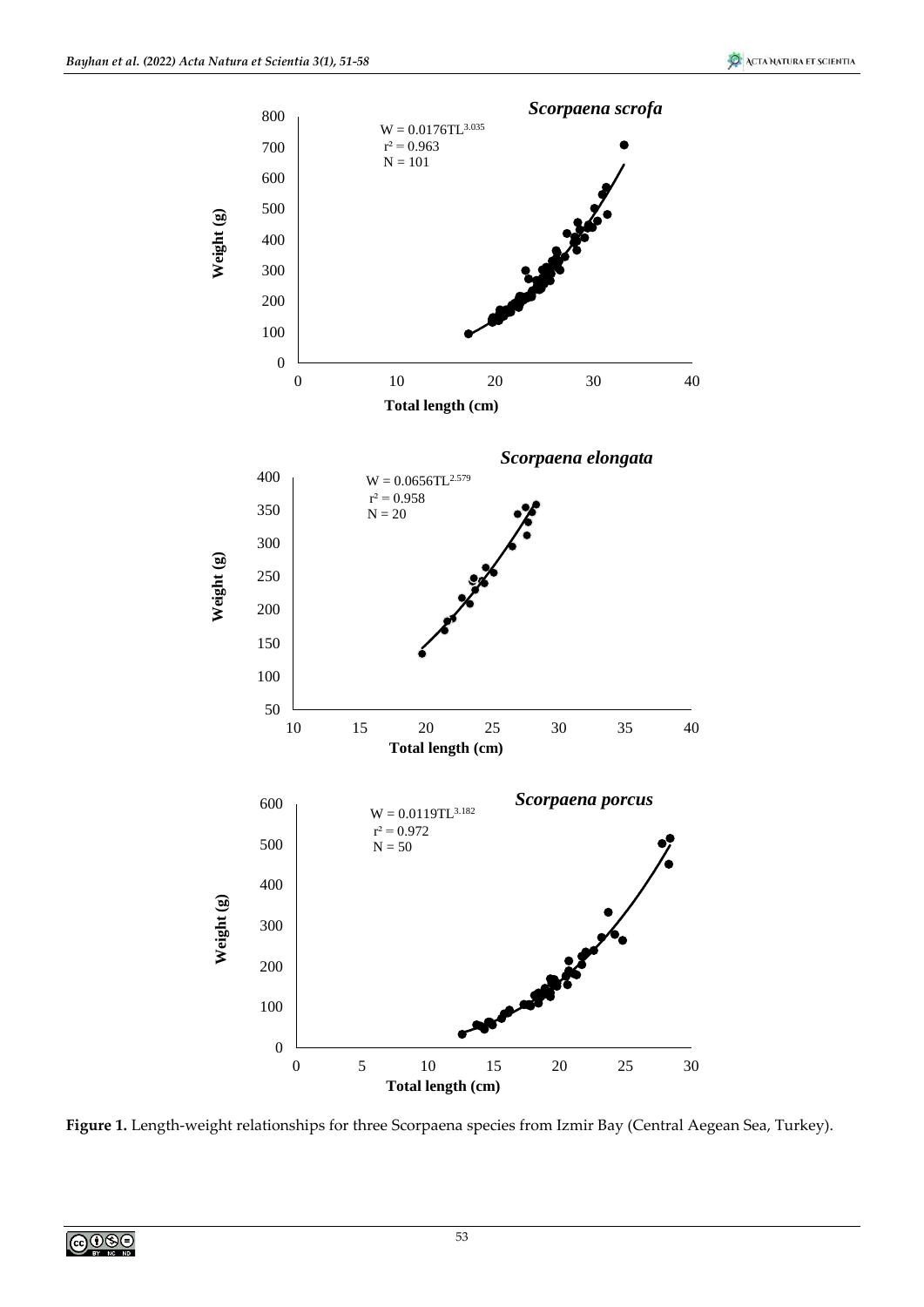| Table 2: Length-length relationships between total length (TL), and standard length (SL) of Scorpaena species in Izmir      |  |  |
|-----------------------------------------------------------------------------------------------------------------------------|--|--|
| Bay (Aegean Sea) from 2017 to 2019 (N: number of individuals, a: intercept, b: slope, $r^2$ : coefficient of determination) |  |  |

| <b>Species</b>   | Equation    | N   | a      |        | $\mathbf{r}^2$ |
|------------------|-------------|-----|--------|--------|----------------|
| S. scrofa        | $TL=a+ bSL$ | 101 | 0.3354 | 0.7744 | 0.986          |
| <i>S.</i> porcus | $TL=a+bSL$  | 50  | 0.6342 | 0.8171 | 0.989          |
| S. elongata      | TL=a+bSL    | 20  | 0.3588 | 0.7827 | 0.990          |

**Table 3.** LWRs of three Scorpaena species from different areas (N: number of individuals, a: intercept, b: slope, r<sup>2</sup>: coefficient of determination)

|                | References                          |                                   | ${\bf N}$                | Length range  |            | b     | $r^2$ |
|----------------|-------------------------------------|-----------------------------------|--------------------------|---------------|------------|-------|-------|
| <b>Species</b> |                                     | Country, Locality                 |                          | (TL, cm)      | a          |       |       |
| S. porcus      | Jardas & Pallaoro (1992)            | Croatia, Adriatic                 |                          | $5.8 - 30.0$  | $0.0171\,$ | 3.034 | 0.995 |
|                | Petrakis & Stergiou (1995)          | Greece, Euboikos Gulf             | 100                      | 7.0-23.5      | 0.0291     | 2.840 | 0.970 |
|                | Stergiou & Moutopoulos (2001)       | Greece, Aegean Sea                | 231                      | 11.5-40.5     | 0.0236     | 2.887 | 0.950 |
|                | Stergiou & Moutopoulos (2001)       | Greece, Evvoikos                  | 100                      | $7.0 - 23.5$  | 0.0290     | 2.840 | 0.970 |
|                | Stergiou & Moutopoulos (2001)       | Greece, Cyclades                  | 231                      | 11.5-40.5     | 0.0236     | 2.887 | 0.951 |
|                | Koca (2002)                         | Turkey, Sinop Peninsula           | 633                      | 12.0-25.0     | 0.0540     | 2.590 | 0.931 |
|                | Morey et al. (2003)                 | Spain, Coast of Iber              | $\overline{\phantom{a}}$ | 6.1-35.5      | 0.0183     | 3.020 | 0.969 |
|                | Karakulak et al. (2006)             | Turkey, Gökçeada Island           | 255                      | 8.0-27.3      | 0.0250     | 2.915 | 0.931 |
|                | Özaydin & Taskavak (2006)           | Turkey, İzmir Bay                 | $50\,$                   | 14.1-25.6     | 0.0210     | 3.004 | 0.960 |
|                | Ismen et al. (2007)                 | Turkey, Saroz Bay                 | $\overline{\phantom{a}}$ | $10.0 - 22.0$ | 0.0256     | 2.878 | 0.993 |
|                | Demirhan & Can (2007)               | Turkey, Black Sea                 | 470                      | 4.6-17.5      | 0.0124     | 3.190 | 0.940 |
|                | Alpaslan et al. (2007)              | Turkey, Dardanelles               | $\overline{\phantom{a}}$ | 10.5-32.0     | 0.0230     | 2.960 | 0.700 |
|                | Ak et al. (2009)                    | Turkey, Coast of Trabzon          | 351                      | 5.0-34.2      | 0.0090     | 3.272 | 0.880 |
|                | La Mesa et al. (2010)               | İtaly, Adriatic artificial reef   | 210                      | 8.0-27.0      | 0.0202     | 3.030 | 0.950 |
|                | La Mesa et al. (2010)               | İtaly, Adriatic nature reef       | 134                      | 11.0-22.1     | 0.0257     | 2.940 | 0.950 |
|                | La Mesa et al. (2010)               | İtaly, Adriatic offshore          | 71                       | 13.5-28.0     | 0.0136     | 3.120 | 0.970 |
|                | Keskin & Gaygusuz (2010)            | Turkey, Erdek Bay                 | 45                       | 4.9-19.0      | 0.0158     | 3.088 | 0.983 |
|                | Akalın et al. (2011)                | Turkey, İzmir Bay                 | 221                      | $7.0 - 27.0$  | 0.0209     | 2.987 | 0.993 |
|                | Bok et al. (2011)                   | Turkey, Sea of Marmara            | 15                       | 17.3-21.4     | 0.0067     | 3.343 | 0.944 |
|                | Crec'hriou et al. (2013)            | France, Coast of Catalan          | 111                      | 9.5-32.0      | 0.0260     | 2.920 | 0.968 |
|                | Moutopoulos et al. (2013)           | Greece, Korinthiakos Bay          | 103                      | 10.5-31.8     | 0.0192     | 2.965 | 0.969 |
|                | Kasapoglu & Duzgunes (2013)         | Turkey, Black Sea                 | 136                      | 8.5-29.2      | 0.0173     | 3.034 | 0.980 |
|                | Bilge et al. (2014)                 | Turkey, South Aegean Sea          | 63                       | 7.7-26.8      | 0.0170     | 3.045 | 0.986 |
|                | Miled-Fathali et al. (2019)         | Tunisian, Tunisian Bay            | 70                       | 8.6-23.6      | 0.0295     | 2.830 | 0.980 |
|                | This study                          | Turkey, İzmir Bay                 | $50\,$                   | 12.6-28.4     | 0.0119     | 3.182 | 0.972 |
| S. scrofa      | Dulčić & Kraljevic (1996)           | Croatia, Eastern Adriatic         | 125                      | 19.7-53.6     | 0.0156     | 3.298 | 0.960 |
|                | Stergiou & Moutopoulos (2001)       | Greece, Cyclades                  | 37                       | 10.7-32.2     | 0.0169     | 2.999 | 0.980 |
|                | Moutopoulos & Stergiou (2002)       | Greece, Aegean Sea                | 37                       | 10.7-32.2     | 0.0169     | 2.999 | 0.980 |
|                | Mendes et al. (2004)                | Portugal, from Nazaré to St André | 22                       | 14.3-42.8     | 0.0121     | 3.124 | 0.933 |
|                | Karakulak et al. (2006)             | Turkey, Gökçeada Island           | 15                       | 12.3-39.1     | 0.0180     | 3.005 | 0.985 |
|                | Özaydin & Taskavak (2006)           | Turkey, İzmir Bay                 | 129                      | 8.2-30.1      | 0.0291     | 2.796 | 0.990 |
|                | Ferreira et al. (2008)              | Madeira islands, Atlantic         | 12                       | 20.0-46.0     | 0.0153     | 3.039 | 0.974 |
|                | Crec'hriou et al. (2013)            | France, Coast of Catalan          | 32                       | 14.0-49.0     | 0.0260     | 2.890 | 0.993 |
|                | Moutopoulos et al. (2013)           | Greece, Korinthiakos Bay          | 53                       | 11.7-36.8     | 0.0169     | 3.002 | 0.981 |
|                | Bilge et al. (2014)                 | Turkey, Southern Aegean Sea       | $74\,$                   | 9.6-42.9      | 0.0217     | 2.964 | 0.996 |
|                | Altın et al. (2015)                 | Turkey, Gökçeada Island           | 16                       | 6.3-13.2      | 0.0120     | 3.135 | 0.983 |
|                | Dimitriadis & Konstantinidou (2018) | Greece, Zakintos Island           | 335                      | 10.5-39.7     | 0.0260     | 2.867 | 0.980 |
|                | Miled-Fathali et al. (2019)         | Tunisian, Tunisian Bay            | 61                       | 11.3-38.3     | 0.0205     | 2.947 | 0.950 |
|                | This study                          | Turkey, İzmir Bay                 | $50\,$                   | 17.3-33.1     | 0.0176     | 3.004 | 0.963 |
| S. elongata    | Deval et al. (2014)                 | Turkey, Antalya Bay               | 114                      | 5.6-42.1      | 0.0230     | 2.880 | 0.996 |
|                | Meiners-Mandujano et al. (2018)     | Morocco                           | $45\,$                   | 18.6-41.2     | 0.0148     | 3.017 | 0.971 |
|                | Miled-Fathali et al. (2019)         | Tunisian, Tunisian Bay            | 22                       | 14.2-50.0     | 0.0127     | 3.077 | 0.990 |
|                | This study                          | Turkey, İzmir Bay                 | 20                       | 19.7-28.3     | 0.0656     | 2.579 | 0.958 |

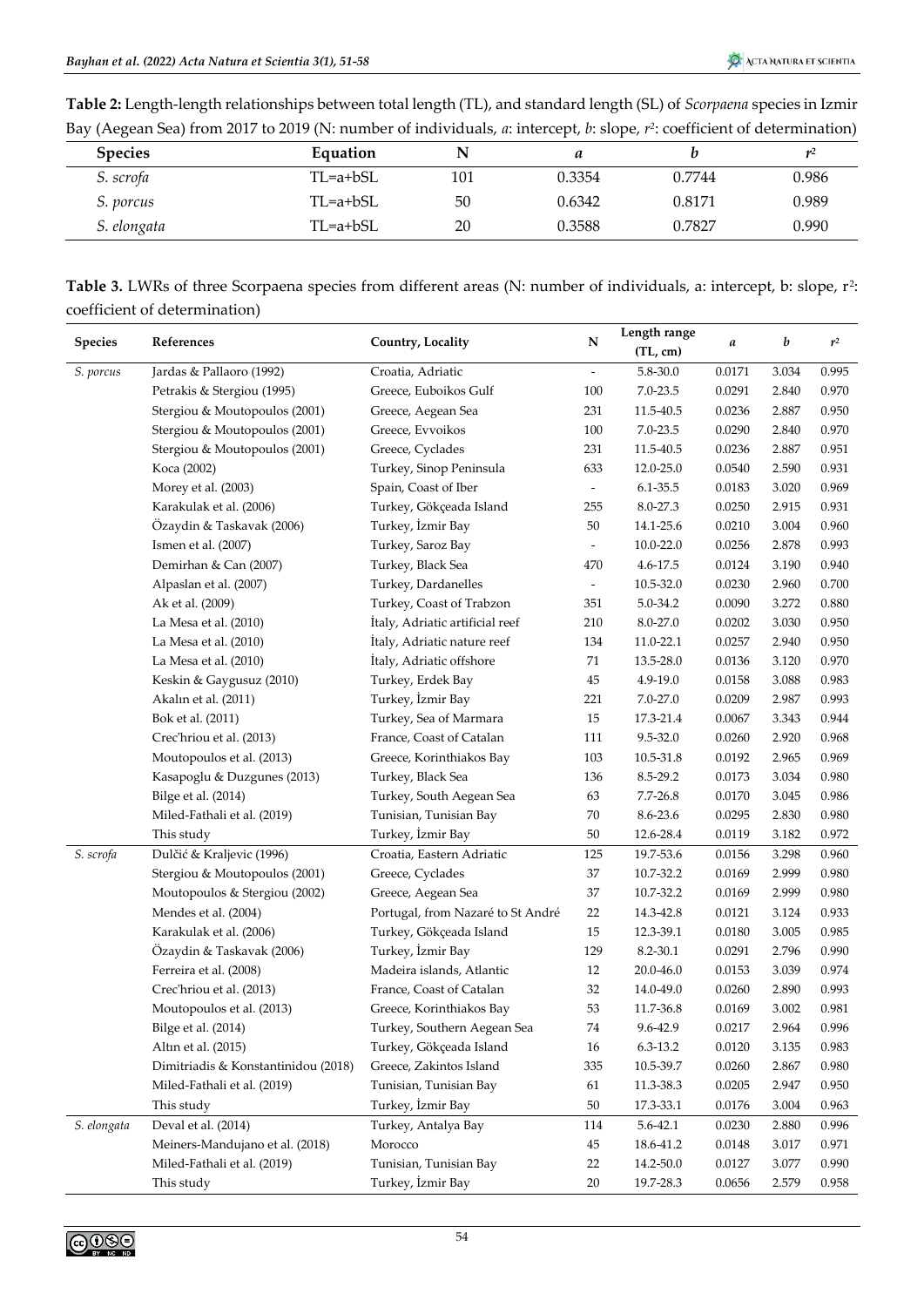All the specimens of *Scorpaena scrofa* examined showed length group values of 28-94 cm with 17.3-33.1 cm length. The mean total length and weight values of the species were 22.32±0.32 cm and 269.93±11.21 g, respectively. The total length-weight relationship was found to be W=0.0176TL3.004 (*r <sup>2</sup>*=0.963) with a negative allometric growth. 50 individuals of *S. porcus* species exhibited minimum maximum length range of 12.6- 28.4 cm Its mean total length and weight values were 19.29±0.52 cm and 164.88±15.10 g, respectively. The total length and weight relationship was W=0.0119TL3.182 (*r <sup>2</sup>*=0.972) with a positive growth. 20 individuals of *S. elongata* had a minimum maximum length range of 19.7-28.3 cm. Its mean total length and weight values were 24.61±0.56 cm and 258.73±14.87 g, respectively. Total length weight relationship was W=0.0656TL2.579 (*r <sup>2</sup>*=0.958) with a positive allometric growth. Nevertheless, with fewer than five individuals *S. notata* showed minimum, maximum and mean total length and weight values. *S. notata* (two individuals) had mean total length and weight of 15.7-16.6 cm and 72.31-93.26 g, respectively (Table 1, Figure 1). Of the LLRs shown in Table 2, all were highly significant (P<0.05), and all coefficient of determination values were larger than 0.980.

# **DISCUSSION**

The current study examined 173 individuals from three *Scorpaena* species. Previous studies on the lengthweight relationship for the three species examined in the current study are presented in Table 3.

The *b* values in LWRs lie between 2.5 and 3.5 (Froese, 2006) or from 2 to 4 (Tesch, 1971). In the current study, the *b* values of the fish species studied fell within these ranges, as expected. The *b* value for *S. porcus*  ranged from 2.590 to 3.190 in other areas, while the value ranged from 2.796 to 3.135 for *S. scrofa*. The *b* value for *S.elongata* was determined to be 2.579. Although this value is different from those in the studies of Meiners-Mandujano et al. (2018) and Miled-Fathali et al. (2019), it is similar to Deval et al. (2014) (Table 3).

Length-weight relationships may vary in different seasons, and they are influenced by factors such as temperature, size, maturity, food availability and

salinity. Differences in *b* values can be put down to one or a mixture of these factors, including the number of specimens studied, the effects of the region and/or season, and differences in the ranges of lengths of the specimens; the length of time in which the sample was collected can also be added to these (Moutopoulos & Stergiou, 2002). Furthermore, the extent of sexual maturity, fullness or emptiness of the gut, diet, sampling techniques, and the number of specimens and period of sampling can also have an effect on its value (Wootton, 2003; Eagderi et al., 2020).

# **CONCLUSION**

To conclude, this study has given new information regarding LWRs and LLRs for three *Scorpaena* species from Izmir Bay (the Central Aegean Sea of Turkey). It has provided additional data concerning these previously reported species, and will thus be of use in future biological studies.

# **ACKNOWLEDGEMENTS**

The study was carried out with the financial support of the Ege University Scientific Research Project (2017/SUF/15), Izmir, Turkey.

## **Compliance with Ethical Standards**

### **Authors' Contributions**

Conceptualization: BB, BT. Data collection and analysis: BT. Conducting the laboratory experiments: BT, OH. Writing: BB, BT.

### **Conflict of Interest**

The authors declare that there is no conflict of interest.

### **Ethical Approval**

For this type of study, formal consent is not required.

# **REFERENCES**

Ak, O., Kutlu, S., & Aydin, I. (2009). Length-weight relationship for 16 fish species from the Eastern Black Sea, Turkey. *Turkish Journal of Fisheries and Aquatic Sciences*, *9*, 125-126.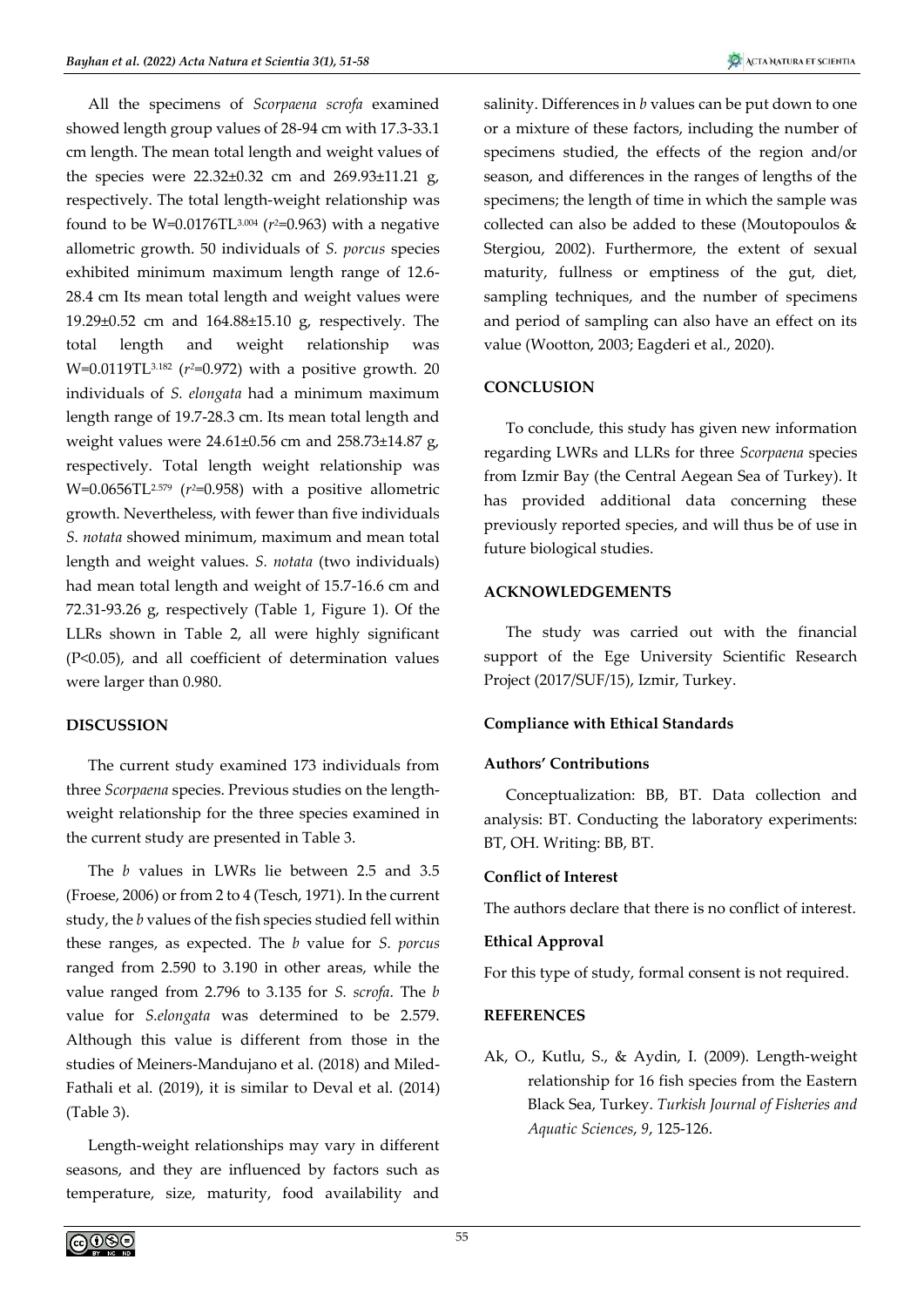- Akalın, S., İlhan, D., Ünlüoğlu, A., Tosunoğlu, Z., & Özaydin, O. (2011). *İzmir Körfezi'nde iki iskorpit türünün (Scorpaena notata ve Scorpaena porcus) boy-ağırlık ilişkisi ve metrik-meristik özellikleri* [Length-weight relationship and metric-meristic characteristics of two scorpion fishes (*Scorpaena notata* and *Scorpaena porcus*) in İzmir Bay]. *Journal of FisheriesScience.com*, *5*(4), 291-299. <https://doi.org/10.3153/jfscom.2011033>
- Alpaslan, M., Tekinay, A. A., & Çınar, Y. (2007). *Çanakkale Boğazı'nda dağılım gösteren iskorpit balığı (Scorpaena porcus Linneaus, 1758)'nın bazı büyüme parametreleri* [Some growth parameters of scorpion fish (*Scorpaena porcus* Linneaus, 1758) in Dardanelles]. *E.Ü. Su Ürünleri Dergisi*, *24*(3-4), 219-223.
- Altın, A., Ayyıldız, H., Kale, S., & Alver, C. (2015). Length-weight relationships of forty-nine fish species from shallow waters of Gökçeada Island, northern Aegean Sea. *Turkish Journal of Zoology*, *39*(5), 971-975. [https://doi.org/10.3906/zoo-1412-](https://doi.org/10.3906/zoo-1412-15) [15](https://doi.org/10.3906/zoo-1412-15)
- Bagenal, T. B., & Tesch, F. W. (1978). Age and growth. In T. Bagenal (Ed.), *Methods for assessment of fish production in fresh waters* (pp. 101-136). (3rd ed.). Blackwell Science Publications.
- Bilge, G., Yapıcı, S., Filiz, H., & Cerim, H. (2014). Weight-length relations for 103 fish species from the southern Aegean Sea, Turkey. *Acta Ichthyologica Piscatoria*, *44*(3), 263-269. <https://doi.org/10.3750/AIP2014.44.3.11>
- Bok, T. D., Gokturk, S. D., Kahraman, A. E., Alicli, T. Z., Acun, T., & Ates, C. (2011). Length-weight relationships of 34 fish species from the Sea of Marmara, Turkey. *Journal of Animal and Veterinary Advances*, *10*(23), 3037-3042. <https://doi.org/10.3923/javaa.2011.3037.3042>
- Crećhriou, R., Neveu, R., & Lenfant, P. (2013). Lengthweight relationship of main commercial fishes from the French Catalan coast. *Journal of Applied Ichthyology*, *29*(5), 1191-1192. <https://doi.org/10.1111/jai.12320>
- Deekae, S. N., & Abowei, J. F. N. (2010). *Macrobrachium macrobrachion* (Herklots, 1851) length-weight relationship and Fulton's condition factor in Luubara creek, Ogoni land, Niger Delta, Nigeria.

*International Journal of Animal and Veterinary Advances*, *2*(4), 155-162.

- Demirhan, S. A., & Can, M. F. (2007). Length-weight relationships for seven fish species from the southeastern Black Sea. *Journal of Applied Ichthyology*, *23*(3), 282-283. <https://doi.org/10.1111/j.1439-0426.2007.00835.x>
- Deval, M. C., Güven, O., Saygu, I., & Kabapçioğlu, T. (2014). Length-weight relationships of 10 fish species found off Antalya Bay, eastern Mediterranean. *Journal of Applied Ichthyology*, *30*(3), 567-568. <https://doi.org/10.1111/jai.12382>
- Dimitriadis, C., & Fournari-Konstantinidou, I. (2018). Length-weight relations for 20 fish species (Actinopterygii) from the Southern Ionian Sea, Greece. *Acta Ichthyologica et Piscatoria*, *48*(4), 415- 417. <https://doi.org/10.3750/AIEP/02466>
- Dulčić, J., & Kraljevic, M. (1996). Weight-length relationship for 40 fish species in the eastern Adriatic (Croatian waters). *Fisheries Research*, *28*(3), 243-251. [https://doi.org/10.1016/0165-](https://doi.org/10.1016/0165-7836(96)00513-9) [7836\(96\)00513-9](https://doi.org/10.1016/0165-7836(96)00513-9)
- Eagderi, S., Mouludi-Saleh, A., & Cicek, E. (2020). Length-weight relationship of ten species of Leuciscinae sub-family (Cyprinidae) from Iranian inland waters. *International Aquatic Research*, *12*(2), 133-136. [https://doi.org/10.22034/iar\(20\).2020.1891648.10](https://doi.org/10.22034/iar(20).2020.1891648.1004) [04](https://doi.org/10.22034/iar(20).2020.1891648.1004)
- Ferreira, S., Sousa, R., Delgado, J., Carvalho, D., & Chada, T. (2008). Weight-length relationships for demersal fish species caught off the Madeira archipelago (eastern-central Atlantic). *Journal of Applied Ichthyology*, *24*(1), 93-95. <https://doi.org/10.1111/j.1439-0426.2007.01027.x>
- Fricke, R., Eschmeyer, W. N., & Fong, J. D. (2022). Eschmeyer's Catalog of Fishes. Species by family/subfamily. Retrieved on March 21, 2022, [https://researcharchive.calacademy.org/researc](https://researcharchive.calacademy.org/research/ichthyology/catalog/SpeciesByFamily.asp) [h/ichthyology/catalog/SpeciesByFamily.asp](https://researcharchive.calacademy.org/research/ichthyology/catalog/SpeciesByFamily.asp)
- Froese, R. (2006). Cube law, condition factor and weight-length relationships: History, metaanalysis and recommendations. *Journal of Applied Ichthyology*, *22*(4), 241-253. <https://doi.org/10.1111/j.1439-0426.2006.00805.x>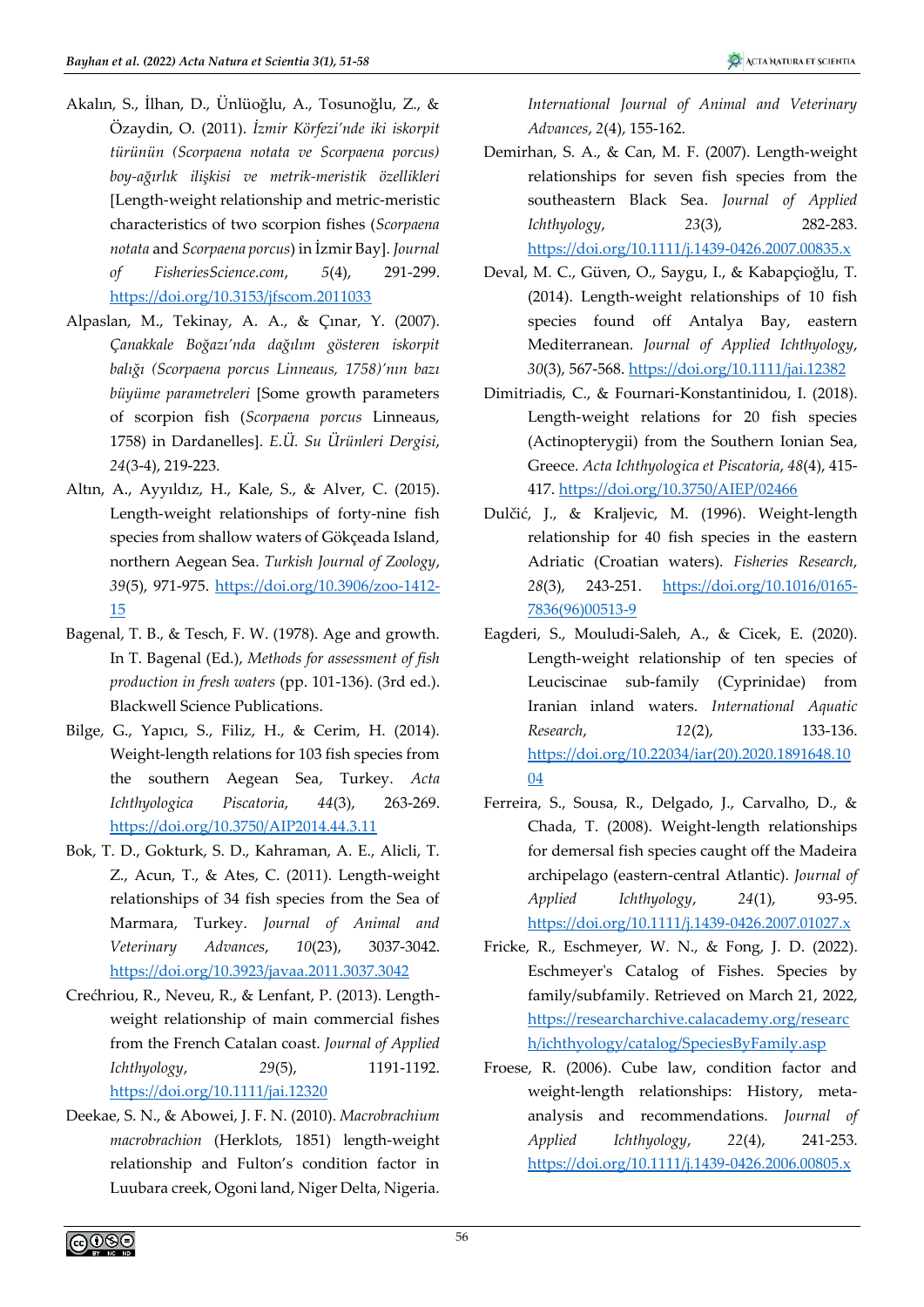- Ismen, A., Ozen, O., Altinagaç, U., Ozekinci, U., & Ayaz, A. (2007). Weight-length relationships of 63 fish species in Saros Bay, Turkey. *Journal of Applied Ichthyology*, *23*(6), 707-708. <https://doi.org/10.1111/j.1439-0426.2007.00872.x>
- Jardas, I., & Pallaoro, A. (1992). Age and growth of black scorpionfish *Scorpaena porcus* L. 1758 in the Adriatic Sea. *Rapports et Procès-Verbaux des Réunions de la Commission Internationale pour l'Exploration Scientifique de la Mer Méditerranée*, 33, 296.
- Karakulak, F. S., Erk, H., & Bilgin, B. (2006). Lengthweight relationships for 47 coastal fish species from the northern Aegean Sea, Turkey. *Journal of Applied Ichthyology*, *22*(4), 274-278. <https://doi.org/10.1111/j.1439-0426.2006.00736.x>
- Karataş, A., Filiz, H., Erciyas-Yavuz, K., Saniye Cevher Özeren, S., & Tok, C. V. (2021). The Vertebrate biodiversity of Turkey. In M. Öztürk, V. Altay, & R. Efe (Eds.), *Biodiversity, conservation and sustainability in Asia* (pp. 175-274). Springer Nature Switzerland. [https://doi.org/10.1007/978-](https://doi.org/10.1007/978-3-030-59928-7_10) [3-030-59928-7\\_10](https://doi.org/10.1007/978-3-030-59928-7_10)
- Kasapoglu, N., & Duzgunes, E. (2013). Length-weight relationships of marine species caught by five gears from the Black Sea. *Mediterranean Marine Science*, *15*(1), 95-100. <https://doi.org/10.12681/mms.463>
- Keskin, Ç., & Gaygusuz, Ö. (2010). Length-weight relationships of fishes in shallow waters of Erdek Bay (Sea of Marmara, Turkey). *IUFS Journal of Biology*, *69*(2), 87-94.
- Koca, H. U. (2002). A study on the determination of some parameters of the scorpion fish (*Scorpaena porcus* Linne., 1758) caught by bottom nets in the area of Sinop in terms of fishery biology. *Turkish Journal of Veterinary and Animal Sciences*, *26*, 65- 69.
- La Mesa, M., Scarcella, G., Grati, F., & Fabi, G. (2010). Age and growth of the black scorpionfish, *Scorpaena porcus* (Pisces: Scorpaenidae) from artificial structures and natural reefs in the Adriatic Sea. *Scientia Marina*, *74*(4), 677-685. <https://doi.org/10.3989/scimar.2010.74n4677>
- Meiners-Mandujano, C., Fernández-Peralta, L., Faraj, A., & García-Cancela, R. (2018). Length-weight relationship of 15 deep-sea fish species

(Actinopterygii) from the North-Western African continental slope. *Acta Ichthyologica et Piscatoria*, *48*(2), 195-198. <https://doi.org/10.3750/AIEP/02042>

Mendes, B., Fonseca, P., & Campos, A. (2004). Weightlength relationships for 46 fish species of the Portuguese west coast. *Journal of Applied Ichthyology*, *20*(5), 355-361. <https://doi.org/10.1111/j.1439-0426.2004.00559.x>

Miled-Fathali, N., Hamed, O., & Chakroun-Marzouk, N. (2019). Length-weight relationships of 22 commercial fish species from the Gulf of Tunis (Central Mediterranean Sea). *Cahiers de Biologie Marine*, *60*, 541-546. <https://doi.org/10.21411/CBM.A.101E94A>

Morey, G., Moranta, J., Massutí, E., Grau, A., Linde, M., Riera, F., & Morales-Nin, B. (2003). Weightlength relationships of littoral to lower slope fishes from the western Mediterranean. *Fisheries Research*, *62*(1), 89-96. [https://doi.org/10.1016/S0165-7836\(02\)00250-3](https://doi.org/10.1016/S0165-7836(02)00250-3)

- Moutopoulos, D. K., & Stergiou, K. I. (2002). Lengthweight and length-length relationships of fish species of the Aegean Sea (Greece). *Journal of Applied Ichthyology*, *18*(3), 200-203. <https://doi.org/10.1046/j.1439-0426.2002.00281.x>
- Moutopoulos, D. K., Ramfos, A., Mouka, A., & Katselis, G. (2013). Length-weight relations of 34 fish species caught by small-scale fishery in Korinthiakos Gulf (Central Greece). *Acta Ichthyologica et Piscatoria*, *43*(1), 57-64. <https://doi.org/10.3750/AIP2013.43.1.08>
- Muchlisin, Z. A., Musman, M., & Azizah, M. N. S. (2010). Length-weight relationships and condition factors of two threatened fishes, *Rasbora tawarensis* and *Poropuntius tawarensis*, endemic to Lake Laut Tawar, Aceh Province, Indonesia. *Journal of Applied Ichthyology*, *26*(6), 949-953. [https://doi.org/10.1111/j.1439-](https://doi.org/10.1111/j.1439-0426.2010.01524.x) [0426.2010.01524.x](https://doi.org/10.1111/j.1439-0426.2010.01524.x)
- Ndiaye, W., Diouf, K., Samba, O., Ndiaye, P., & Panfili, J. (2015). The length-weight relationship and condition factor of white grouper (*Epinephelus aeneus*, Geoffroy Saint Hilaire, 1817) at the southwest coast of Senegal, West Africa. *International Journal of Advanced Research*, *3*(3), 145-153.